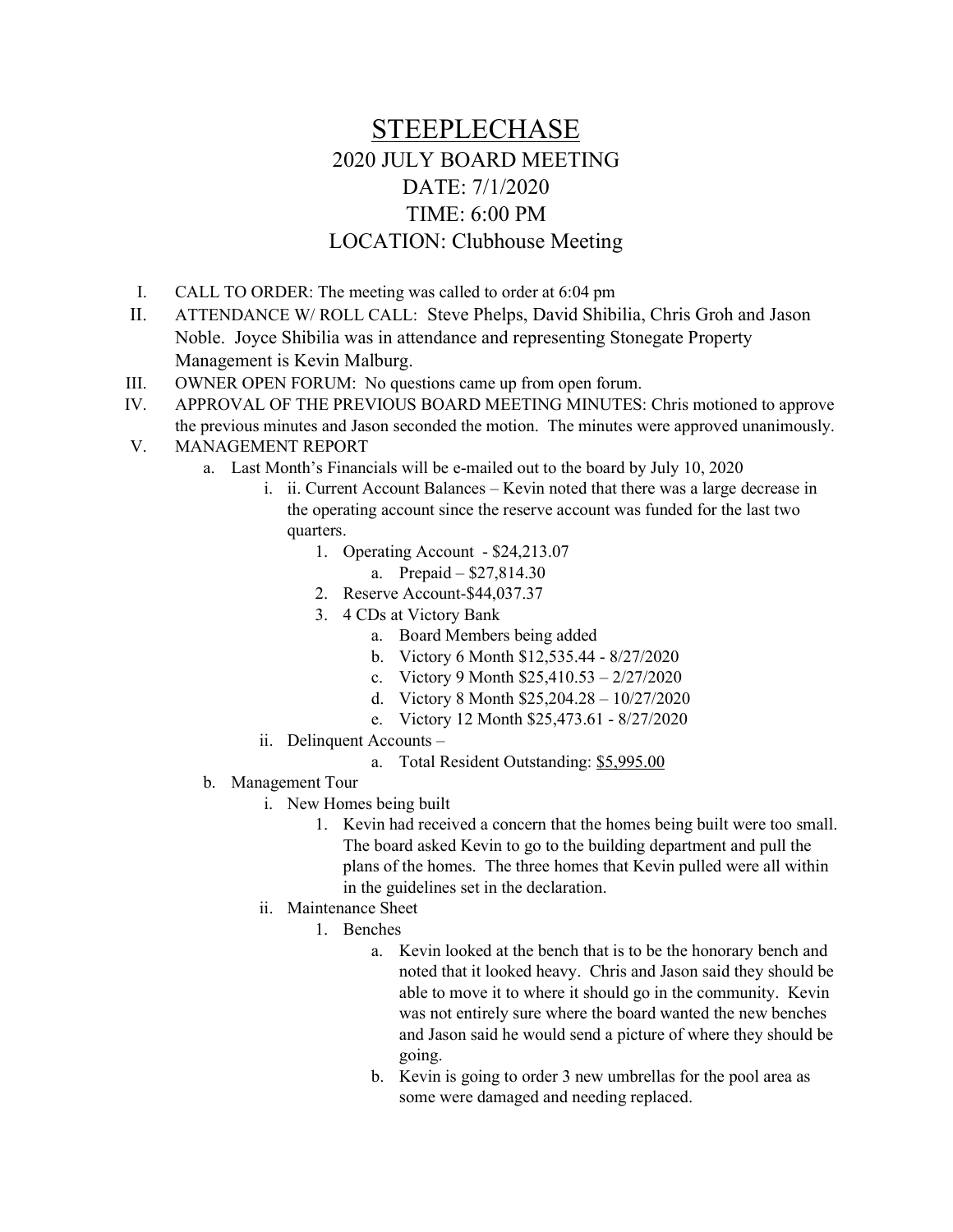- iii. Concrete Pool Repairs
	- 1. The pool had some small repairs made for the opening. Kevin is working to get quotes for repairs to be completed once the pool season closes.
- iv. Violations Sheet
	- 1. Kevin noted that the number of violations has slowly been decreasing to a reasonable level. Kevin had been adding some new violations when he is out, but mostly focusing on what violations were still open and if they had been addressed.
- VI. OLD BUSINESS:
	- a. Monument Entry Walls
		- i. The board is continuing to negotiate with Em-A-Non.
	- b. Sediment Quotes
		- i. SD1 Matt
			- 1. Kevin reached out to Matt from SD1 and Matt recommended that the best person to talk to was Andy from SD1.
		- ii. Civil Engineers
			- 1. Kevin noted he had not had a chance to reach out to civil engineers in the area to see if they could provide a quote for sediment removal at the retention basin.
	- c. Enclosures
		- i. Kevin has been telling people that have been requesting enclosures that they should have a concrete base, be made of wood that is no bigger than 4', and that the coloring should be something that matches the house or the trim.
	- d. Rip Rap Areas
		- i. Kevin noted he needs to follow up with Evans Landscaping about a timeline regarding when the rip-rap is going to be installed.
	- e. Gym Opening
		- i. The gym opening has gone well. The hand sanitizer is getting used but is being used too quickly. The wipes are getting used, but people are not going through them as quick that they have run out.
	- f. Clubhouse
		- i. The clubhouse is still closed for rentals. Since at events people need to social distance, can't be eating/providing food, and must wear face masks it seemed like this would put limitations on how the clubhouse could be used and would be difficult to monitor and for patrons to observe. The board as decided to keep the clubhouse closed at this time.
	- g. Pool Opening
		- i. Joyce brought up there were some issues inside the pool like the coping edges and the caulking on the inside of the pool. The Shibilia's said they would be providing some pictures to help with getting quotes.
		- ii. The board also discussed opening the pools earlier in the morning with the limited season. The recommendation was to open at 9 am. The board approved the motion unanimously.
	- h. Speeding Letter County Board
		- i. Kevin noted that he had not received any further feedback on the speeding letter for the community. The board discussed the speeding that was occurring. They